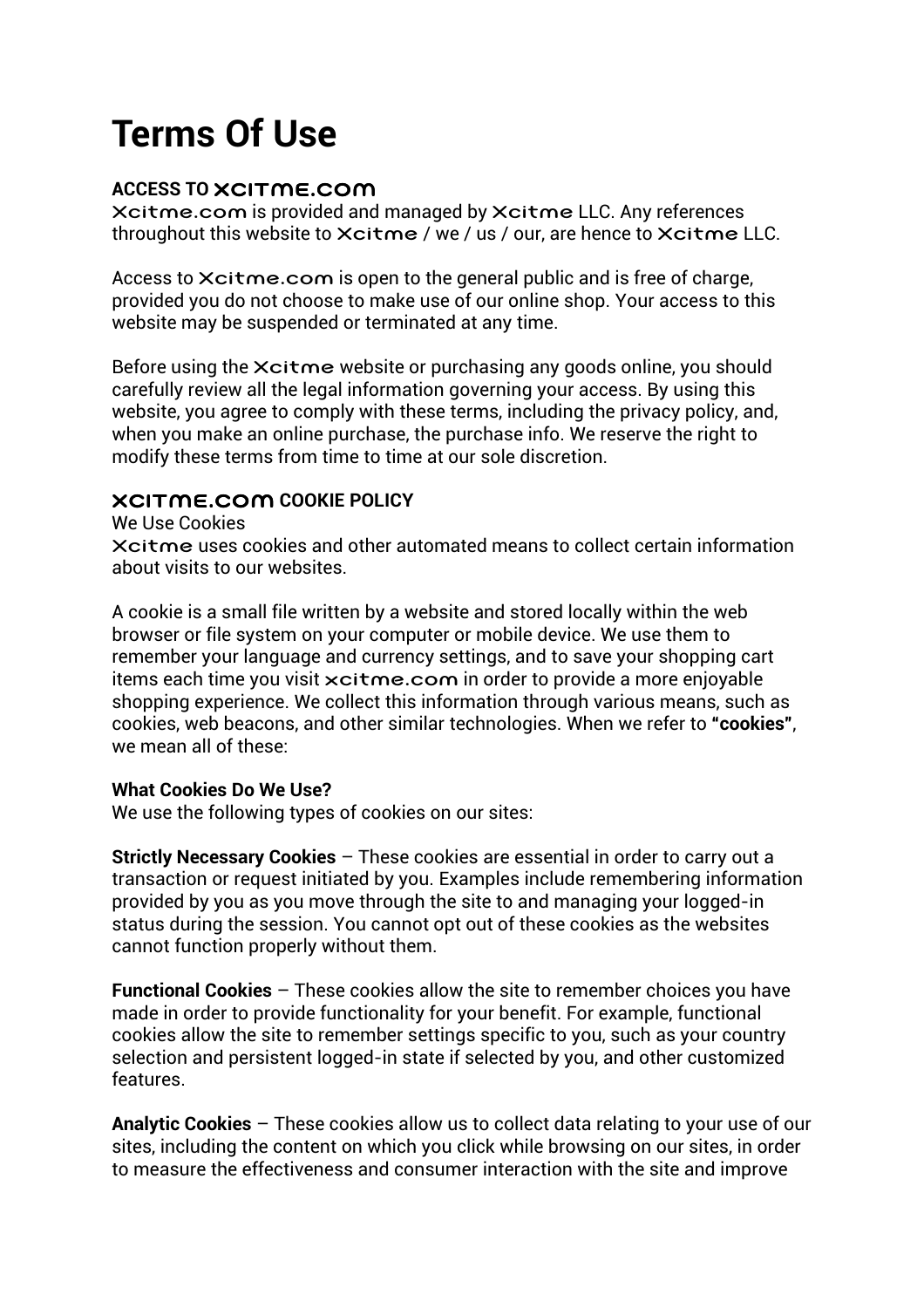our sites over time. These cookies may be provided by our third-party analytic tool provider but are only used for purposes related to our sites.

Targeting Cookies – These cookies remember information regarding your use of our sites and other sites so that we can serve promotional and other targeted information to you on our sites.

Re-Targeting Cookies – These cookies remember information regarding your use of our sites so that we can serve promotional and other targeted information to you on other sites.

Social Media Cookies – These cookies provide access to social networks and may collect personal information in relation to your use of these networks. We have no control for how the social networks may collect and use your personal information and their use is subject to the social network's privacy policy,

To learn more about cookies, visit http://www.allaboutcookies.org.

# How To Disable or Remove Cookies

Most browsers will tell you how to stop accepting new cookies, how to be notified when you receive a new cookie, and how to disable existing cookies. Please note, however, that without cookies you may not be able to take full advantage of all our site features.

For more information on how to manage cookies on your browser, please access the appropriate link below:

- Internet Explorer
- Firefox
- Chrome
- Safari

# LINKS TO / FROM OTHER WEBSITES

Xcitme does not, by linking to other websites, or by referring to any third-party information, practices or products of other parties, endorse those websites or products.

Any dealings or transactions arising from links found on this website are between you and the operator of the website in question. Xcitme will not be liable for any loss or damages arising out of any dealings or transactions that may occur. No linking to this website is permitted without prior written authorisation from Xcitme.

#### ONLINE GIFT CARDS

Xcitme.com Gift Cards are only redeemable on Xcitme.com. Acceptance of this card constitutes acceptance of these terms and conditions, which may change at any time. To view our full terms and conditions for Gift Cards, please click here.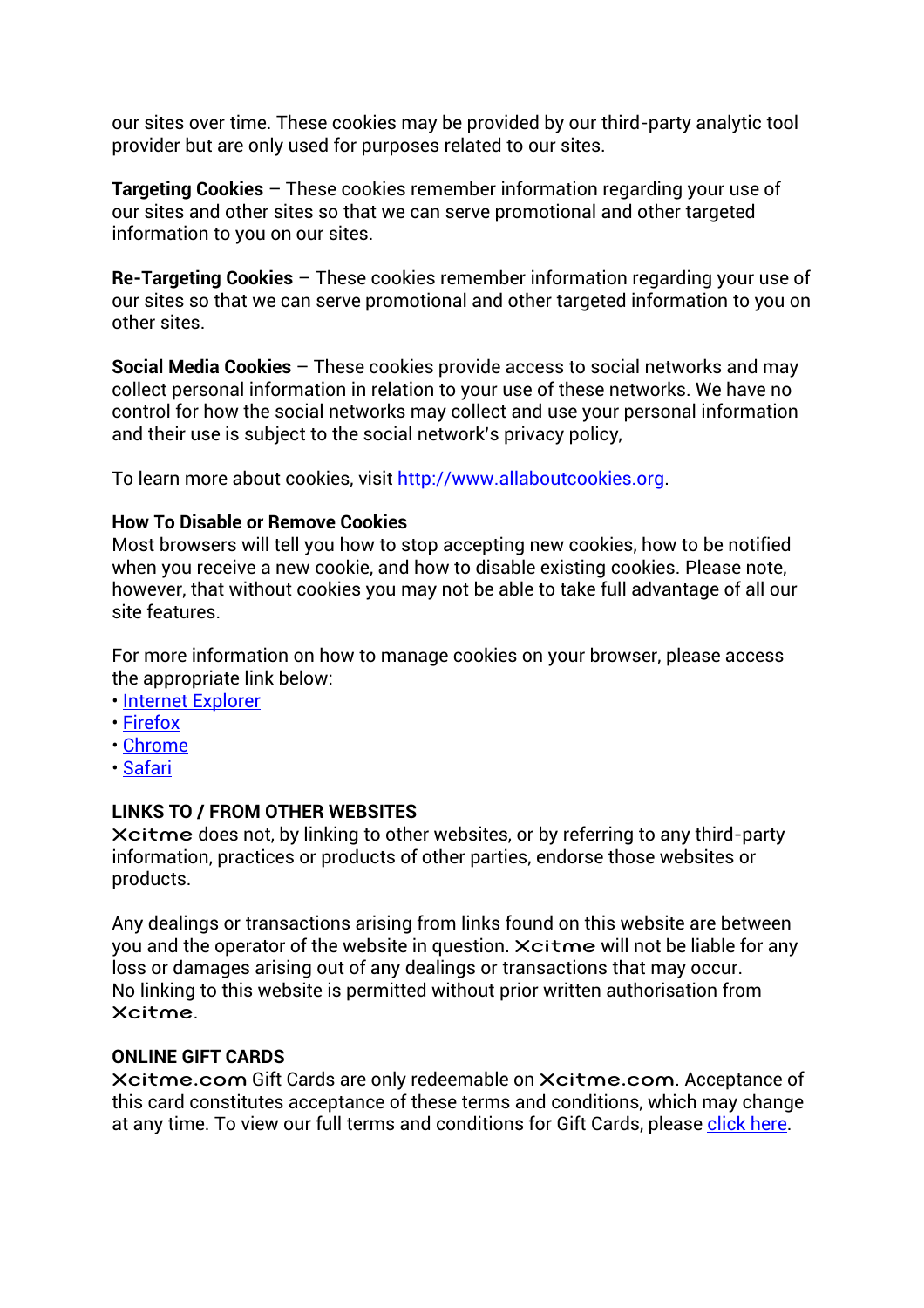# **PRODUCTS**

The products on offer through this website are representative of the Xcitme collection. Where applicable, Xcitme products are protected by patent(s) and / or by registered design(s). The designs and colours of the products shown on this website may be changed at our sole discretion.

Not all products shown on this website are available through all  $X$ citme retailers.

#### ONLINE CONTRACT INFORMATION

The European Union Directive 2000/31/CE on the subject of electronic commerce states that:

"Placing an order online implies that the client accepts to be engaged in a contract, and that the client unconditionally accepts the prices and descriptions of the items offered for sale, as well as all of the general sales conditions."

Goods purchased from this website are supplied by Xcitme LLC, a company registered in USA, with business address \* the Green, STER, Dover Delaware, 19901.

Your placing of an order online represents an offer to purchase goods as indicated by you, but is not binding on us until you have been notified by email that an order is accepted. This means that if goods shown on this website are unavailable, incorrectly priced or otherwise incorrectly described, Xcitme shall not be obliged to sell you those goods. A contract shall be deemed entered by both parties when you receive notification that Xcitme has confirmed and accepted your order.

In addition to offering our products for sale via this website, our products are sold through select retailers worldwide. Prices on the website will generally reflect the prices offered through our retailers. However, prices on the website may differ to those of a retailer, due to: (i) special offers on the website or from retailers, (ii) individual retailer price strategies, (iii) currency fluctuation. As such, prices cannot be guaranteed and may be changed at our discretion.

# LIMITATION OF LIABILITY

This website and its contents are provided on a 'as is' and 'as available' basis. We make no representations or endorsements of any kind, express or implied, including, but not limited to, warranties of freedom from malicious programs (such as viruses, worms or Trojan horses) or implied warranties of satisfactory quality, fitness for a particular purpose, non-infringement, compatibility, security, accuracy, or any other implied warranties arising from related dealings, usage, or trade unless otherwise prohibited by law.

We do not warrant that the information contained on this website is accurate or complete, that this site is error-free or that any errors will be corrected. You agree by using this website you are doing so at your sole risk, that you assume full responsibility for all loss of data and / or costs associated with any servicing or repairs of any equipment and / or software that you use in relation to this website. Xcitme shall not be responsible or liable for any damages, of any kind, arising out of or caused by your use of this website unless otherwise prohibited by law.